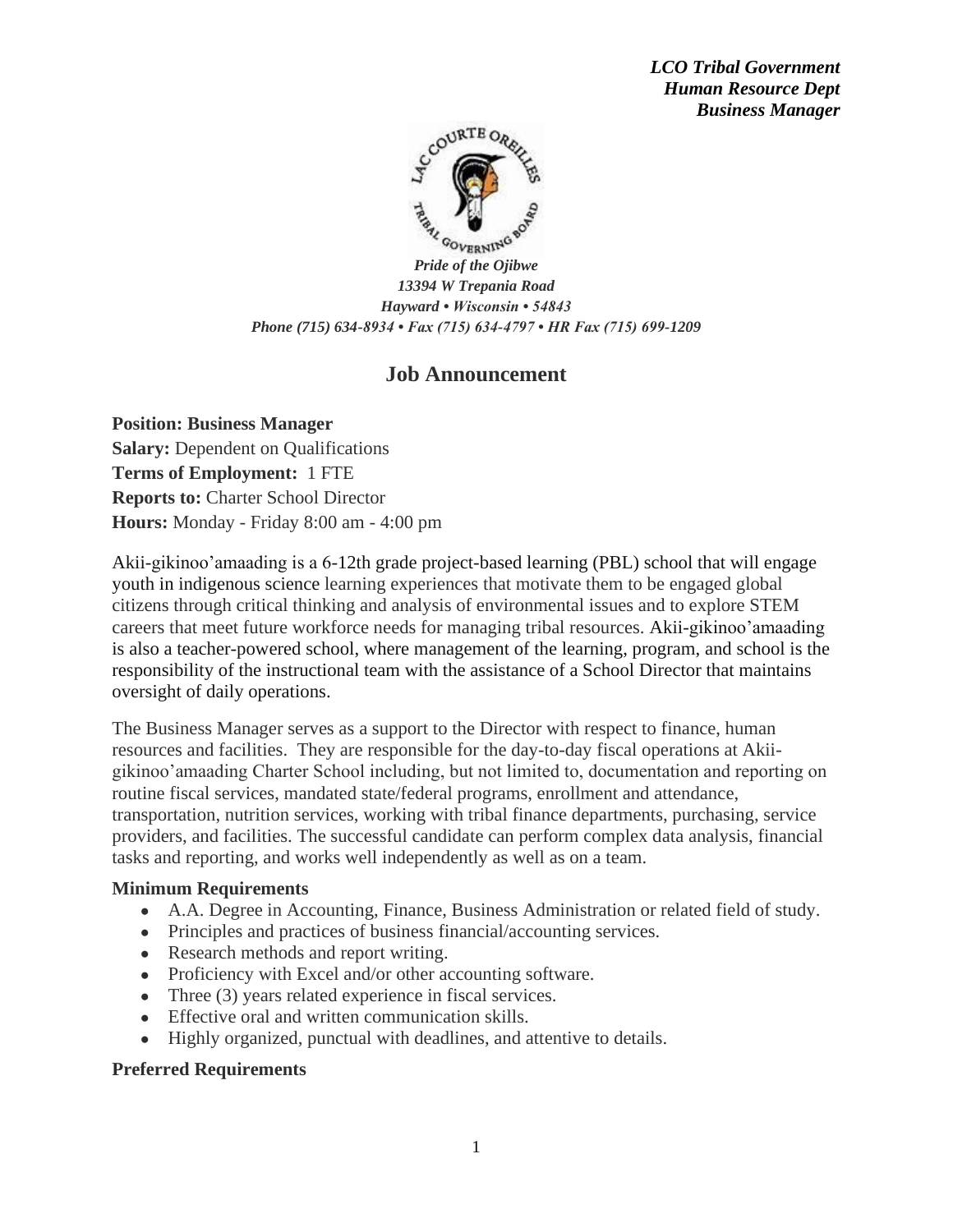#### *LCO Tribal Government Human Resource Dept Business Manager*

- B.A. in Accounting, Finance, School Administration, Business Services or related field of study.
- Experience with school finance/budgets/reporting procedures.
- Experience with government funding/reporting.
- Experience in public school settings.
- Experience with nonprofit accounting procedures.

## **Duties/Responsibilities**

Purchasing/Accounting/Finance:

- Coordinate purchase orders, approval and payment of all invoices for the district.
- Ensure all financial transactions are documented and balanced within Skyward Finance software and reconcile all district accounts.
- Provide accurate and timely financial updates and reports to School Board.
- Coordinate the annual external audit of all financial transactions within the district following the WUFARS accounting system.
- Manage and coordinate with various funding agencies.
- Assist with weekly payroll and end-of-year W2s and 1099s.
- Prepare and balances quarterly and annual payroll reports for FICA, Federal and State tax, Social Security and unemployment.
- Assist with the development and submit district-wide final budgets and annual reports to the Wisconsin Department of Instruction.
- Assist with annual budget development, create appropriate oversight and processes to ensure a balanced budget, and ethical practices are followed throughout the system to ensure district funds are safeguarded and accurate financial reports are available.
- Prepare internal reports for administration and school board to assist with data-based decision-making. Build and monitor budgets cooperatively with the Director.

Human Resources:

- Responsible for processing all new hire paperwork, and sending to a third-party vendor for input into the payroll system. (2021-2022 school year only-will manage payroll thereafter.)
- Tracks all staff paid time off.
- Follows termination process when staff leave the school, including final payment.

Facilities/Food Service/Transportation:

- Input and ensure accuracy of student records and data within the student information system.
- Responsible for shipping/receiving.
- With support from the Director, manage the Free & Reduced Lunch program including the preparation of: the collection of student meal funds, collect Free and Reduced Application from parents and students, serve as point of contact for parent and student meal balance inquiries.
- Arranges all bus transportation for field trips.
- Any other duties as assigned.